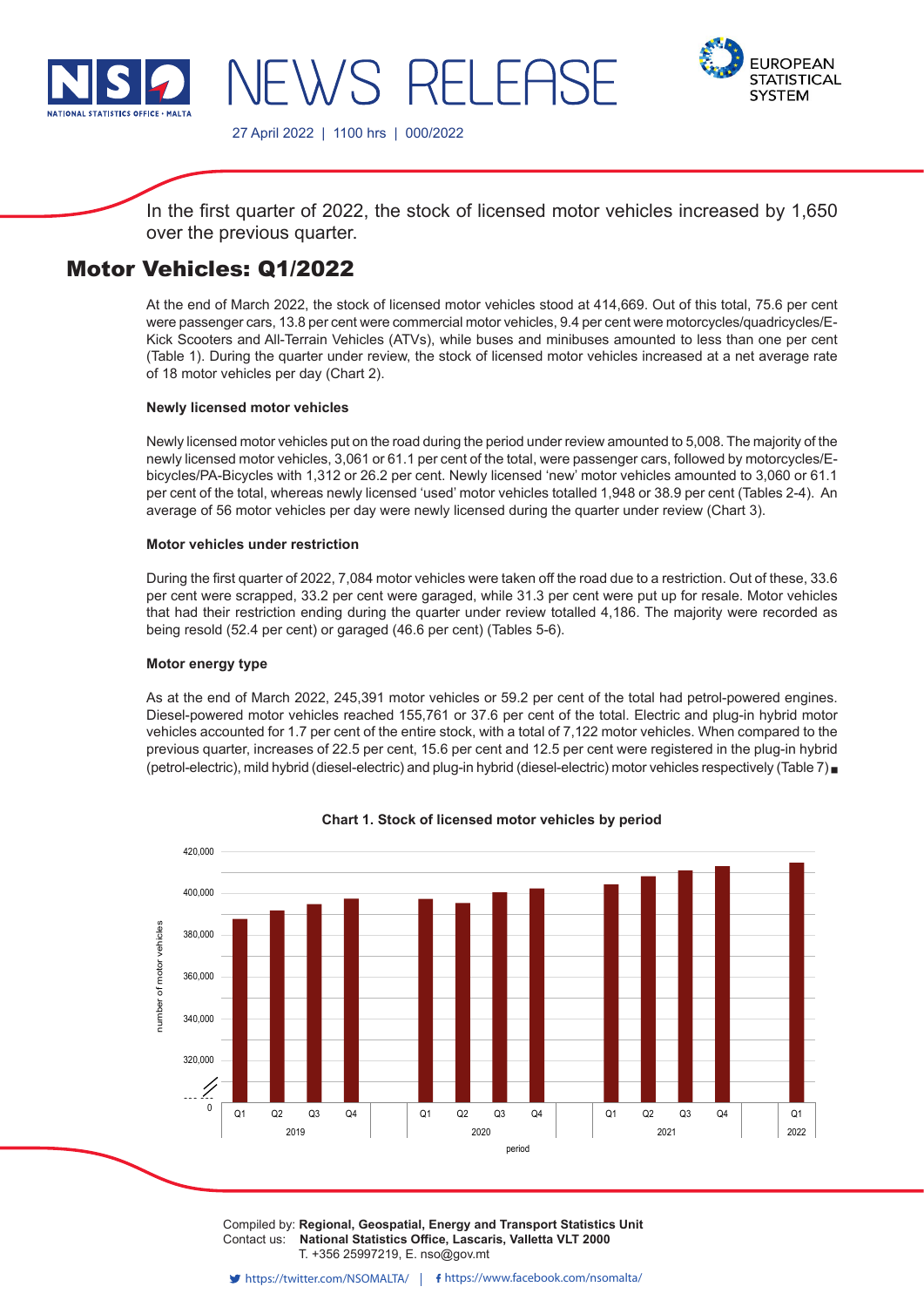#### **Table 1. Stock of licensed motor vehicles by vehicle group and period**

| <b>Minibus</b> |              |                             |                |       |           | Motorcycle/E-Bicycle/<br>PA-Bicycle |        |        | E-kick scooter<br>Quad and ATV |        | Passenger car |       |                             |            |        | <b>Commercial vehicle</b> |         |                             |                              |                 |         |
|----------------|--------------|-----------------------------|----------------|-------|-----------|-------------------------------------|--------|--------|--------------------------------|--------|---------------|-------|-----------------------------|------------|--------|---------------------------|---------|-----------------------------|------------------------------|-----------------|---------|
| Period         | Agricultural | private bus<br>and<br>Coach | hire<br>Garage | Other | Route bus | Self-driv                           | Leased | Other  | Leased                         | Other  |               | Other | hire<br>$\omega$<br>ទូ<br>ී | Self-drive | Leased | Taxi                      | Other   | vehicle<br>carrying<br>Good | vehicle<br>purpos<br>Special | tractor<br>Road | Total   |
| 2019           |              |                             |                |       |           |                                     |        |        |                                |        |               |       |                             |            |        |                           |         |                             |                              |                 |         |
| Q <sub>1</sub> | 2,131        | 404                         | 159            | 1,149 | 431       | 10 <sup>1</sup>                     | 631    | 27,138 | ٠                              | $\sim$ | 152           | 1,051 | 2,190                       | 1,092      | 8,794  | 291                       | 289,399 | 47,989                      | 3,621                        | 1,143           | 387,775 |
| Q2             | 2.155        | 402                         | 155            | 1,171 | 432       | 10                                  | 873    | 27,852 | ٠                              | $\sim$ | 171           | 1,065 | 2,398                       | 1,129      | 9,620  | 290                       | 290,870 | 48,503                      | 3,672                        | 1,146           | 391,914 |
| Q <sub>3</sub> | 2.176        | 406                         | 143            | 1,247 | 462       | 10                                  | 944    | 28,517 | $\sim$                         | $\sim$ | 155           | 1,070 | 2,492                       | 1.109      | 9,718  | 292                       | 292,330 | 49,003                      | 3,728                        | 1,153           | 394,955 |
| Q <sub>4</sub> | 2.191        | 396                         | 136            | 1,293 | 450       | 10 <sup>10</sup>                    | 1,231  | 29,034 | ۰                              | $\sim$ | 145           | 1,082 | 2,575                       | 903        | 9,652  | 289                       | 293,711 | 49,491                      | 3,768                        | 1,151           | 397,508 |
| 2020           |              |                             |                |       |           |                                     |        |        |                                |        |               |       |                             |            |        |                           |         |                             |                              |                 |         |
| Q <sub>1</sub> | 2,220        | 307                         | 123            | 1,302 | 403       | 10 <sup>1</sup>                     | 1,113  | 29,507 | ٠                              | $\sim$ | 131           | 1,081 | 2,563                       | 780        | 8,556  | 289                       | 294,221 | 49,831                      | 3,804                        | 1,150           | 397,391 |
| Q2             | 2.253        | 234                         | 106            | 1,205 | 422       | 9                                   | 882    | 30,120 | $\overline{\phantom{a}}$       | $\sim$ | 104           | 1,102 | 2,300                       | 544        | 6,785  | 251                       | 294,161 | 49,961                      | 3,822                        | 1,152           | 395,413 |
| Q <sub>3</sub> | 2.285        | 321                         | 105            | 1,330 | 448       | 8                                   | 976    | 30,705 | 174                            |        | 128           | 1,130 | 2,438                       | 610        | 8,437  | 278                       | 295,752 | 50,437                      | 3,855                        | 1,168           | 400,586 |
| Q <sub>4</sub> | 2.323        | 330                         | 107            | 1,350 | 435       | 8                                   | 942    | 31,163 | 174                            | 17     | 109           | 1,146 | 2,340                       | 460        | 8,038  | 254                       | 297,266 | 50,870                      | 3,921                        | 1.174           | 402,427 |
|                |              |                             |                |       |           |                                     |        |        |                                |        |               |       |                             |            |        |                           |         |                             |                              |                 |         |
| 2021           |              |                             |                |       |           |                                     |        |        |                                |        |               |       |                             |            |        |                           |         |                             |                              |                 |         |
| Q <sub>1</sub> | 2,352        | 310                         | 106            | 1,354 | 433       | 6                                   | 1,030  | 31,641 | 487                            | 36     | 120           | 1,143 | 2,270                       | 426        | 7,859  | 228                       | 298,364 | 51,014                      | 3,955                        | 1,169           | 404,303 |
| Q2             | 2.368        | 334                         | 103            | 1,384 | 433       | 6                                   | 1,174  | 32,656 | 1,010                          | 60     | 143           | 1,155 | 2,341                       | 476        | 8,412  | 248                       | 299,514 | 51,254                      | 3,973                        | 1,161           | 408,205 |
| Q <sub>3</sub> | 2.389        | 346                         | 104            | 1,402 | 440       | 6                                   | 1,263  | 33,588 | 996                            | 112    | 145           | 1,152 | 2,470                       | 532        | 8,856  | 262                       | 300,375 | 51,457                      | 3,996                        | 1,165           | 411,056 |
| Q <sub>4</sub> | 2.414        | 346                         | 103            | 1.426 | 450       | 2                                   | 1,222  | 34,661 | 998                            | 141    | 129           | 1,133 | 2,574                       | 458        | 8,826  | 273                       | 301,046 | 51,630                      | 4,038                        | 1.149           | 413,019 |
| 2022           |              |                             |                |       |           |                                     |        |        |                                |        |               |       |                             |            |        |                           |         |                             |                              |                 |         |
| Q <sub>1</sub> | 2,443        | 342                         | 103            | 1,451 | 450       | 2                                   | 1,189  | 35,805 | 688                            | 163    | 144           | 1,166 | 2,706                       | 446        | 8,927  | 270                       | 301,341 | 51,780                      | 4,097                        | 1,156           | 414,669 |

Note: As from the publication of Q3/2021 news release, data by vehicle group has been recategorised to include e-kick scooters. Refer to methodological note 6.



**Chart 2. Average daily change in stock of licensed motor vehicles per quarter**

Note: The values indicated in the chart above are calculated using the formula in methodological note 9. This may slightly differ from the change obtained from the formula indicated in methodological note 8 due to the cut-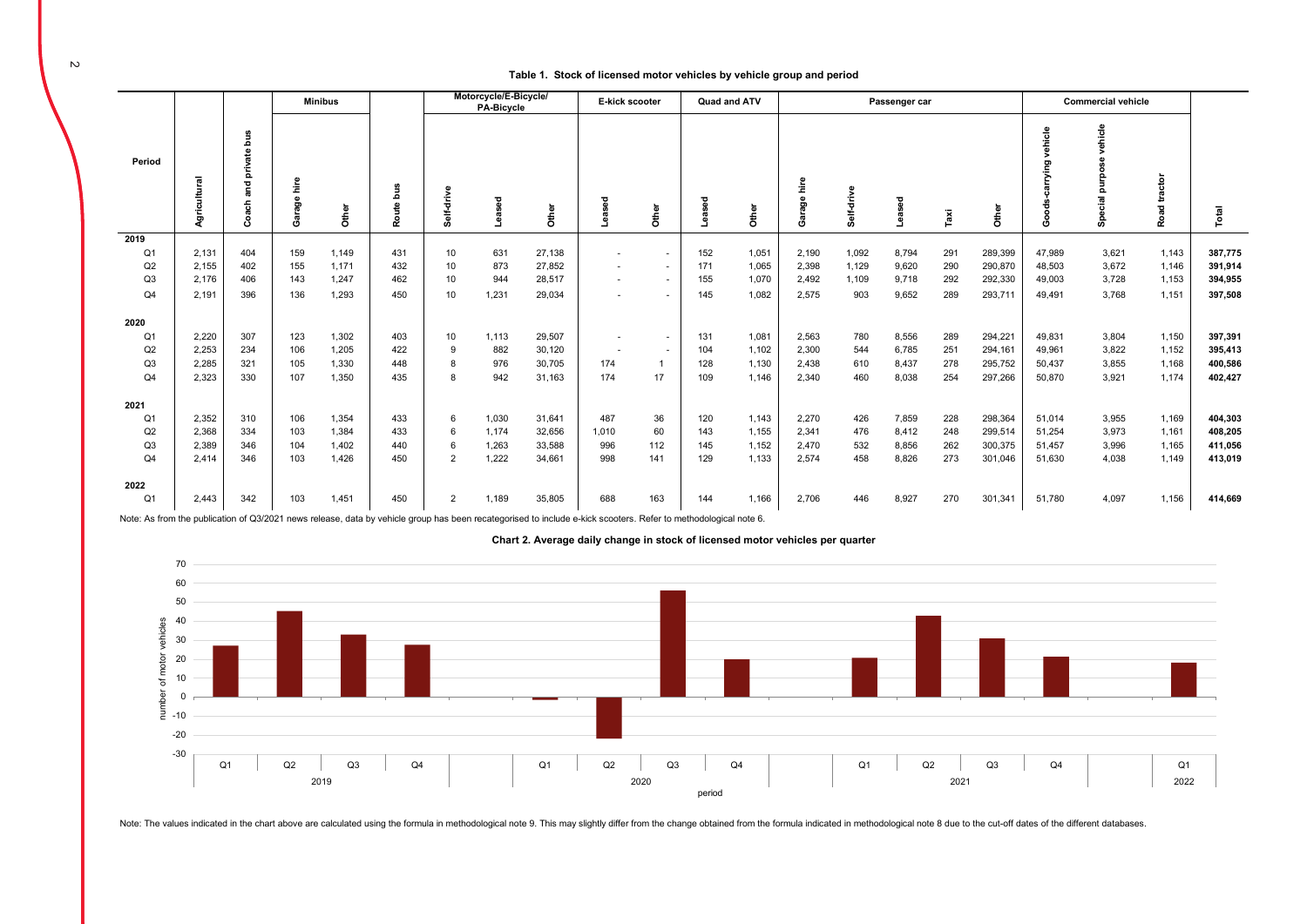| Period         | Agricultural | Coach and private bus   | <b>Minibus</b> | Route bus                | Motorcycle/E-Bicycle/<br>PA-Bicycle | E-kick scooter           | Quad and ATV   | Passenger car | Goods-carrying vehicle | Special purpose vehicle | Road tractor | Total  |
|----------------|--------------|-------------------------|----------------|--------------------------|-------------------------------------|--------------------------|----------------|---------------|------------------------|-------------------------|--------------|--------|
| 2019           | 85           | 47                      | 206            | 46                       | 3,766                               | $\blacksquare$           | 59             | 18,889        | 3,251                  | 348                     | 100          | 26,797 |
| Q <sub>1</sub> | 14           | 19                      | 30             | 6                        | 628                                 |                          | 9              | 4,931         | 783                    | 78                      | 27           | 6,525  |
| Q2             | 26           | $\overline{7}$          | 29             | $\overline{\phantom{a}}$ | 1,116                               |                          | 14             | 5,272         | 856                    | 99                      | 20           | 7,439  |
| Q <sub>3</sub> | 27           | 17                      | 83             | 40                       | 1,026                               | $\overline{\phantom{a}}$ | 15             | 4,519         | 824                    | 99                      | 29           | 6,679  |
| Q <sub>4</sub> | 18           | $\overline{\mathbf{4}}$ | 64             |                          | 996                                 |                          | 21             | 4,167         | 788                    | 72                      | 24           | 6,154  |
| 2020           | 142          | 18                      | 142            | 52                       | 2,789                               | 191                      | 84             | 13,211        | 2,503                  | 265                     | 83           | 19,480 |
| Q <sub>1</sub> | 32           | 8                       | 59             | 2                        | 631                                 | $\overline{\phantom{m}}$ | 13             | 3,750         | 688                    | 69                      | 16           | 5,268  |
| Q2             | 35           | 3                       | 12             | 20                       | 788                                 | $\blacksquare$           | 34             | 2,157         | 550                    | 58                      | 22           | 3,679  |
| Q <sub>3</sub> | 35           | 4                       | 42             | 30                       | 734                                 | 175                      | 25             | 3,490         | 540                    | 59                      | 26           | 5,160  |
| Q <sub>4</sub> | 40           | 3                       | 29             | $\blacksquare$           | 636                                 | 16                       | 12             | 3,814         | 725                    | 79                      | 19           | 5,373  |
| 2021           | 120          | $\overline{7}$          | 92             | $\overline{7}$           | 4,592                               | 1,075                    | 63             | 12,877        | 1,892                  | 253                     | 56           | 21,034 |
| Q <sub>1</sub> | 32           | 1                       | 17             | $\overline{\phantom{a}}$ | 638                                 | 332                      | 23             | 3,307         | 484                    | 73                      | 14           | 4,921  |
| Q2             | 28           | 1                       | 19             | $\overline{\phantom{a}}$ | 1,384                               | 548                      | 18             | 3,345         | 469                    | 59                      | 15           | 5,886  |
| Q3             | 28           | 4                       | 27             |                          | 1,237                               | 153                      | 15             | 3,235         | 468                    | 52                      | 16           | 5,235  |
| Q <sub>4</sub> | 32           | $\mathbf{1}$            | 29             | $\overline{7}$           | 1,333                               | 42                       | $\overline{7}$ | 2,990         | 471                    | 69                      | 11           | 4,992  |
| 2022           |              |                         |                |                          |                                     |                          |                |               |                        |                         |              |        |
| Q <sub>1</sub> | 28           |                         | 21             |                          | 1,312                               | 31                       | 58             | 3,061         | 439                    | 49                      | 9            | 5,008  |

Notes:

1. Figures include 'new' and 'used' licensed motor vehicles.

2. As from the publication of Q3/2021 news release, data by vehicle group has been recategorised to include e-kick scooters. Refer to methodological note 6.

3. Data for Q2/2021 has been revised.

| Period                 | Agricultural   | Coach and private bus    | Minibus        | Route bus                | Motorcycle/E-Bicycle/<br>PA-Bicycle | E-kick scooter           | Quad and ATV   | Passenger car | Goods-carrying vehicle | Special purpose vehicle | Road tractor             | Total  |
|------------------------|----------------|--------------------------|----------------|--------------------------|-------------------------------------|--------------------------|----------------|---------------|------------------------|-------------------------|--------------------------|--------|
| 2019                   | 8              | $\mathbf{2}$             | 33             | 40                       | 3,126                               | $\blacksquare$           | 53             | 7,698         | 779                    | 36                      | 6                        | 11,781 |
| Q <sub>1</sub>         | 1              | $\overline{\phantom{a}}$ | ٠              |                          | 475                                 | ٠                        | 8              | 1,976         | 201                    | 4                       | 4                        | 2,669  |
| Q2                     | 3              | $\overline{\phantom{a}}$ | $\overline{2}$ |                          | 928                                 | $\blacksquare$           | 10             | 2,513         | 197                    | 16                      | 1                        | 3,670  |
| Q3                     | $\overline{4}$ | $\overline{2}$           | 10             | 40                       | 857                                 | $\overline{a}$           | 15             | 1,752         | 231                    | 11                      | 1                        | 2,923  |
| Q <sub>4</sub>         |                | $\overline{\phantom{a}}$ | 21             |                          | 866                                 | $\blacksquare$           | 20             | 1,457         | 150                    | 5                       | $\sim$                   | 2,519  |
| 2020                   | 15             | 1                        | 96             | 51                       | 2,373                               | 191                      | 81             | 4,602         | 630                    | 42                      | 6                        | 8,088  |
| Q <sub>1</sub>         | 4              | $\blacksquare$           | 39             | $\mathbf{1}$             | 522                                 | $\overline{\phantom{a}}$ | 10             | 1,440         | 179                    | $10$                    | 2                        | 2,207  |
| Q2                     | $\overline{c}$ | $\overline{\phantom{a}}$ | 5              | 20                       | 698                                 | $\overline{\phantom{a}}$ | 34             | 714           | 121                    | 8                       | 1                        | 1,603  |
| Q3                     | $\overline{4}$ | $\mathbf{1}$             | 30             | 30                       | 635                                 | 175                      | 25             | 1,282         | 135                    | 9                       | 3                        | 2,329  |
| Q4                     | 5              | $\overline{\phantom{a}}$ | 22             | $\blacksquare$           | 518                                 | 16                       | 12             | 1,166         | 195                    | 15                      | $\sim$                   | 1,949  |
| 2021                   | 17             | $\blacksquare$           | 80             | 7                        | 4,211                               | 1,073                    | 58             | 5,250         | 653                    | 67                      | 1                        | 11,417 |
| Q <sub>1</sub>         | 3              | $\overline{\phantom{a}}$ | 11             | $\overline{\phantom{a}}$ | 533                                 | 331                      | 23             | 1,197         | 129                    | 14                      | $\overline{\phantom{a}}$ | 2,241  |
| Q2                     | 6              | $\overline{\phantom{a}}$ | 17             | $\blacksquare$           | 1,276                               | 547                      | 15             | 1,442         | 171                    | 15                      |                          | 3,489  |
| Q3                     | 5              | $\overline{\phantom{a}}$ | 23             | $\blacksquare$           | 1,149                               | 153                      | 13             | 1,325         | 179                    | 11                      | $\mathbf{1}$             | 2,859  |
| Q <sub>4</sub>         | 3              | $\overline{\phantom{a}}$ | 29             | $\overline{7}$           | 1,253                               | 42                       | $\overline{7}$ | 1,286         | 174                    | 27                      | $\ddot{\phantom{1}}$     | 2,828  |
| 2022<br>Q <sub>1</sub> | 4              |                          | 20             |                          | 1,229                               | 31                       | 51             | 1,552         | 162                    | 10                      | $\mathbf{1}$             | 3,060  |

|  |  | Table 3. Newly licensed 'new' motor vehicles by category and period |  |  |
|--|--|---------------------------------------------------------------------|--|--|
|  |  |                                                                     |  |  |

Note: As from the publication of Q3/2021 news release, data by vehicle group has been recategorised to include e-kick scooters. Refer to methodological note 6.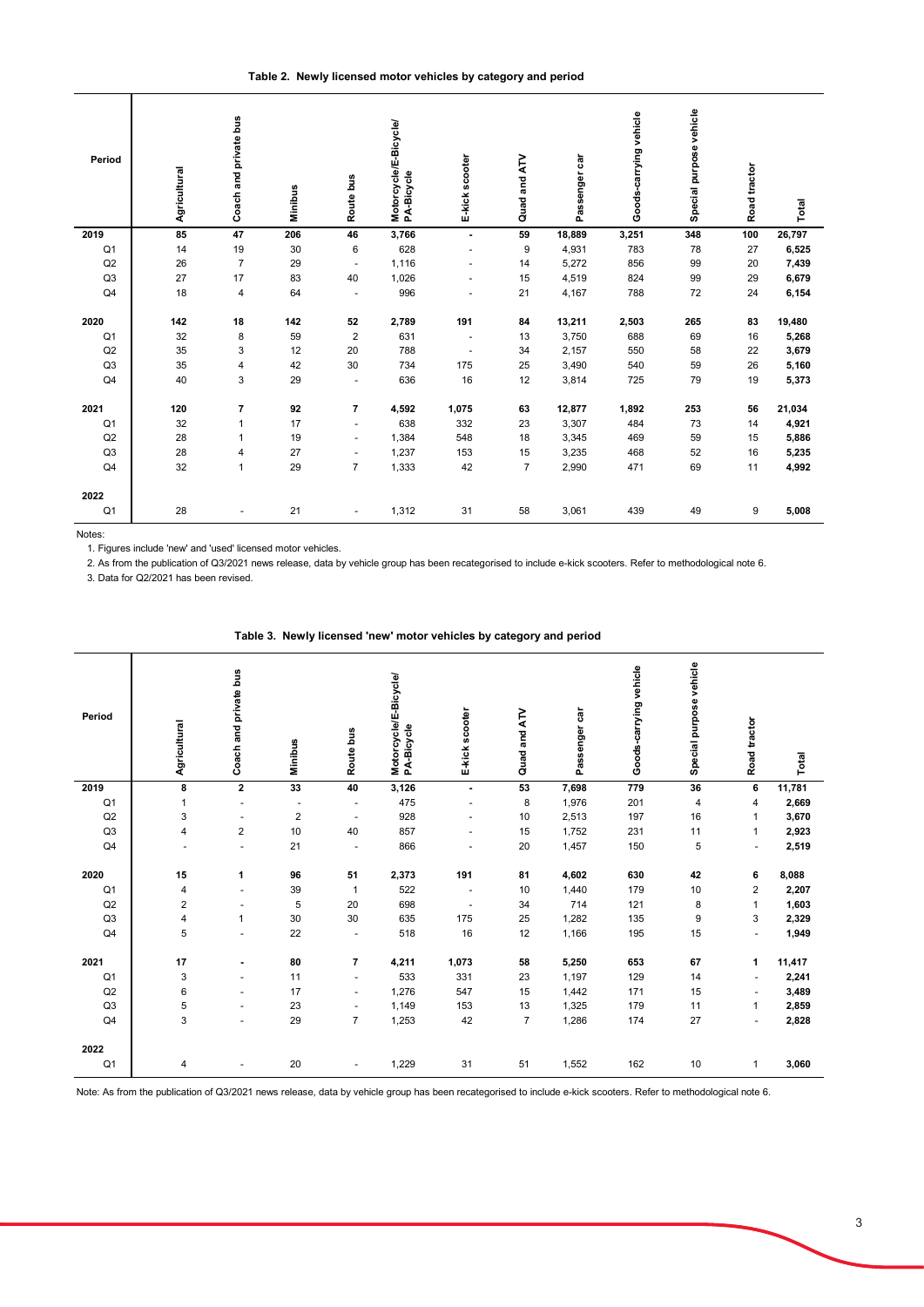**Table 4. Newly licensed 'used' motor vehicles by category and period**

| Period         | Agricultural | Coach and private bus | Minibus        | Route bus            | Motorcycle/E-Bicycle/<br>PA-Bicycle | E-kick scooter           | Quad and ATV             | Passenger car | Goods-carrying vehicle | Special purpose vehicle | Road tractor | Total  |
|----------------|--------------|-----------------------|----------------|----------------------|-------------------------------------|--------------------------|--------------------------|---------------|------------------------|-------------------------|--------------|--------|
| 2019           | 77           | 45                    | 173            | 6                    | 640                                 | $\blacksquare$           | 6                        | 11,191        | 2,472                  | 312                     | 94           | 15,016 |
| Q <sub>1</sub> | 13           | 19                    | 30             | 6                    | 153                                 | $\overline{\phantom{a}}$ | $\mathbf{1}$             | 2,955         | 582                    | 74                      | 23           | 3,856  |
| Q2             | 23           | $\overline{7}$        | 27             | $\ddot{\phantom{1}}$ | 188                                 |                          | 4                        | 2,759         | 659                    | 83                      | 19           | 3,769  |
| Q3             | 23           | 15                    | 73             | ٠                    | 169                                 |                          | $\sim$                   | 2,767         | 593                    | 88                      | 28           | 3,756  |
| Q4             | 18           | $\sqrt{4}$            | 43             | ٠                    | 130                                 |                          | 1                        | 2,710         | 638                    | 67                      | 24           | 3,635  |
| 2020           | 127          | 17                    | 46             | 1                    | 416                                 |                          | 3                        | 8,609         | 1,873                  | 223                     | 77           | 11,392 |
| Q <sub>1</sub> | 28           | 8                     | 20             | $\mathbf{1}$         | 109                                 |                          | 3                        | 2,310         | 509                    | 59                      | 14           | 3,061  |
| Q2             | 33           | 3                     | $\overline{7}$ | ÷                    | 90                                  |                          | $\overline{\phantom{a}}$ | 1,443         | 429                    | 50                      | 21           | 2,076  |
| Q3             | 31           | 3                     | 12             | ٠                    | 99                                  |                          | $\blacksquare$           | 2,208         | 405                    | 50                      | 23           | 2,831  |
| Q4             | 35           | 3                     | $\overline{7}$ | ÷                    | 118                                 |                          | $\overline{\phantom{a}}$ | 2,648         | 530                    | 64                      | 19           | 3,424  |
| 2021           | 103          | $\overline{7}$        | 12             | $\blacksquare$       | 381                                 | 2                        | 5                        | 7,627         | 1,239                  | 186                     | 55           | 9,617  |
| Q <sub>1</sub> | 29           | $\mathbf{1}$          | 6              | ٠                    | 105                                 | 1                        | $\sim$                   | 2,110         | 355                    | 59                      | 14           | 2,680  |
| Q2             | 22           | $\mathbf{1}$          | 2              | $\blacksquare$       | 108                                 | 1                        | 3                        | 1,903         | 298                    | 44                      | 15           | 2,397  |
| Q3             | 23           | 4                     | 4              | ٠                    | 88                                  |                          | $\overline{2}$           | 1,910         | 289                    | 41                      | 15           | 2,376  |
| Q <sub>4</sub> | 29           | $\mathbf{1}$          | $\blacksquare$ | ۰                    | 80                                  |                          | $\sim$                   | 1,704         | 297                    | 42                      | 11           | 2,164  |
| 2022           |              |                       |                |                      |                                     |                          |                          |               |                        |                         |              |        |
| Q <sub>1</sub> | 24           |                       | 1              |                      | 83                                  |                          | $\overline{7}$           | 1,509         | 277                    | 39                      | 8            | 1,948  |

Notes:

1. As from the publication of Q3/2021 news release, data by vehicle group has been recategorised to include e-kick scooters. Refer to methodological note 6.

2. Data for Q2/2021 has been revised.



# **Chart 3. Average daily newly licensed 'new' and 'used' motor vehicles per quarter**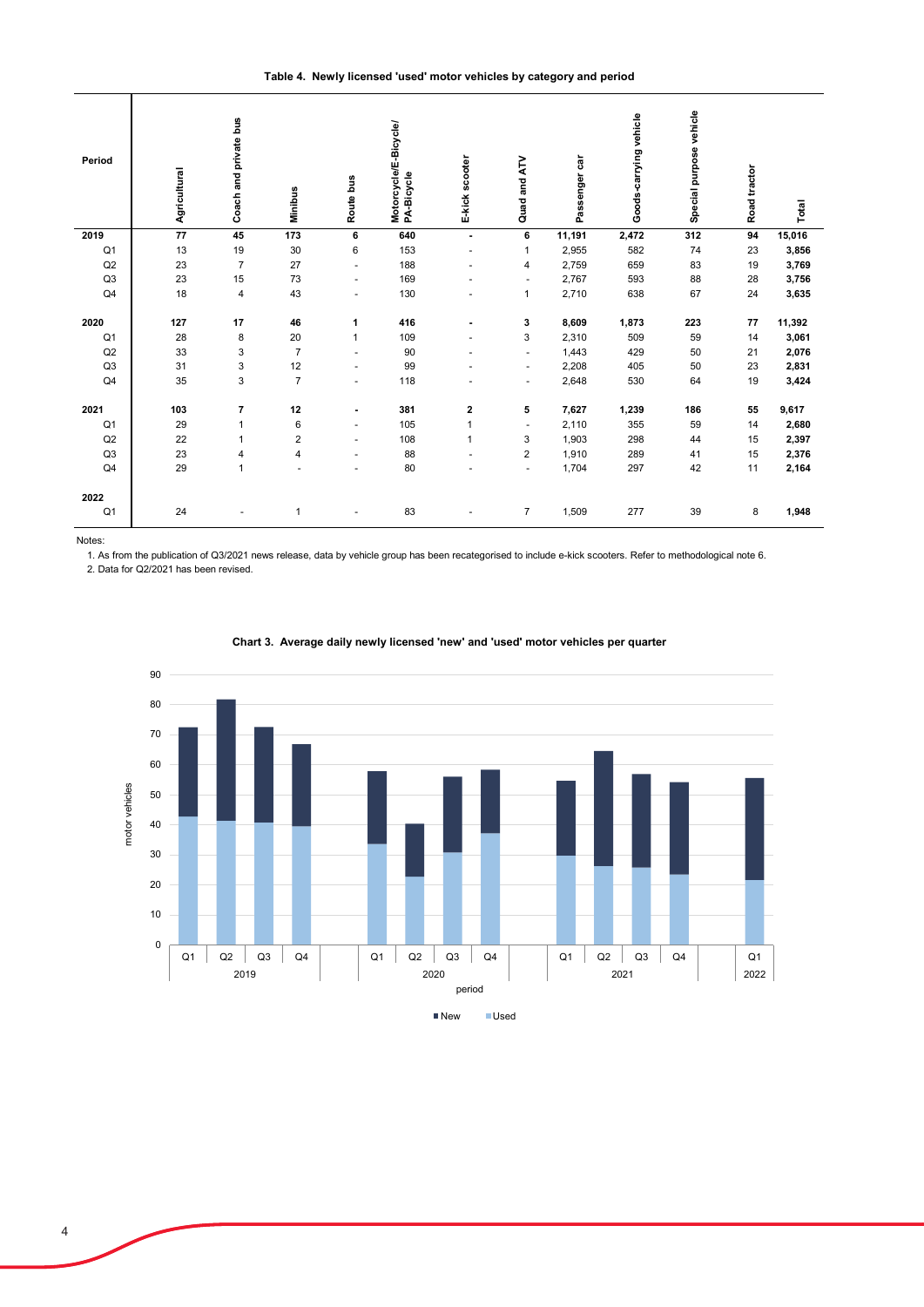## **Table 5. Motor vehicles with restriction starting during Q1/2022 by category and restriction type**

| <b>Restriction</b>                                                                                                                                                                                                                                                                                                                           | Agricultural     | Coach and private bus    | Minibus      | Route bus                | Motorcycle/E-Bicycle | E-kick scooter | Quad and ATV                                                                                    | Passenger car | Goods-carrying vehicle | Special purpose vehicle | Road tractor | Total |
|----------------------------------------------------------------------------------------------------------------------------------------------------------------------------------------------------------------------------------------------------------------------------------------------------------------------------------------------|------------------|--------------------------|--------------|--------------------------|----------------------|----------------|-------------------------------------------------------------------------------------------------|---------------|------------------------|-------------------------|--------------|-------|
| Resale                                                                                                                                                                                                                                                                                                                                       | $\boldsymbol{2}$ | $\overline{\phantom{a}}$ | $\mathbf{1}$ | $\blacksquare$           | 104                  |                | $\overline{\mathbf{c}}$                                                                         | 1,925         | 182                    | $\overline{\mathbf{4}}$ | ä,           | 2,220 |
| Exported                                                                                                                                                                                                                                                                                                                                     |                  |                          |              |                          | $\boldsymbol{9}$     |                | $\overline{\mathbf{c}}$                                                                         | 44            | $\boldsymbol{9}$       |                         |              | 64    |
| Garaged                                                                                                                                                                                                                                                                                                                                      | 24               | $\overline{7}$           | 8            | $\overline{\phantom{a}}$ | 335                  |                | 23                                                                                              | 1,633         | 262                    | 50                      | 13           | 2,355 |
| Scrapped                                                                                                                                                                                                                                                                                                                                     |                  | $\overline{7}$           | 5            | $\mathbf{1}$             | 94                   | $\mathbf{1}$   | $\mathbf{1}$                                                                                    | 2,096         | 169                    | $\overline{2}$          | 6            | 2,382 |
| Other $1$                                                                                                                                                                                                                                                                                                                                    |                  |                          |              | $\ddot{\phantom{1}}$     | $\overline{2}$       | $\mathbf{1}$   | $\ddot{\phantom{1}}$                                                                            | 54            | 6                      |                         |              | 63    |
| Total                                                                                                                                                                                                                                                                                                                                        | 26               | 14                       | 14           | 1                        | 544                  | $\mathbf{2}$   | 28                                                                                              | 5,752         | 628                    | 56                      | 19           | 7,084 |
| Other minor restrictions such as seized by police, no engine, etc.<br>Notes:<br>1. There may be motor vehicles with restriction starting and ending during the same quarter.<br>2. As from the publication of Q3/2021 news release, data by vehicle group has been recategorised to include e-kick scooters. Refer to methodological note 6. |                  |                          |              |                          |                      |                | Table 6. Motor vehicles with restriction ending during Q1/2022 by category and restriction type |               |                        |                         |              |       |
| <b>Restriction</b>                                                                                                                                                                                                                                                                                                                           | Agricultural     | Coach and private bus    | Minibus      | Route bus                | Motorcycle/E-Bicycle | E-kick scooter | Quad and ATV                                                                                    | Passenger car | Goods-carrying vehicle | Special purpose vehicle | Road tractor | Total |

|                       | Agricultural   | Coach and p                                                                                     | Minibus      | Route bus    | Motorcycle/E         | E-kick scoote        | Quad and AT    | Passenger c    | Goods-carry            | Special purp            | Road tractor | Total          |
|-----------------------|----------------|-------------------------------------------------------------------------------------------------|--------------|--------------|----------------------|----------------------|----------------|----------------|------------------------|-------------------------|--------------|----------------|
| Resale                | $\overline{2}$ | ÷,                                                                                              | $\mathbf{1}$ | ÷,           | 104                  | L,                   | $\sqrt{2}$     | 1,925          | 182                    | $\overline{\mathbf{4}}$ | ÷,           | 2,220          |
| Exported              |                |                                                                                                 |              |              | $\boldsymbol{9}$     |                      | $\sqrt{2}$     | 44             | $9\,$                  |                         |              | 64             |
| Garaged               | 24             | 7                                                                                               | 8            |              | 335                  |                      | 23             | 1,633          | 262                    | 50                      | 13           | 2,355          |
| Scrapped              |                | $\overline{7}$                                                                                  | 5            | $\mathbf{1}$ | 94                   | $\overline{1}$       | $\mathbf{1}$   | 2,096          | 169                    | $\sqrt{2}$              | $\,6$        | 2,382          |
| Other <sup>1</sup>    |                |                                                                                                 |              |              | $\overline{2}$       | $\mathbf{1}$         |                | 54             | $6\phantom{1}6$        |                         |              | 63             |
| <b>Total</b>          | 26             | 14                                                                                              | 14           | 1            | 544                  | $\boldsymbol{2}$     | 28             | 5,752          | 628                    | 56                      | 19           | 7,084          |
|                       |                |                                                                                                 |              |              |                      |                      |                |                |                        |                         |              |                |
|                       |                | Table 6. Motor vehicles with restriction ending during Q1/2022 by category and restriction type |              |              |                      |                      |                |                |                        |                         |              |                |
| Restriction           | Agricultural   | Coach and private bus                                                                           | Minibus      | Route bus    | Motorcycle/E-Bicycle |                      | Quad and ATV   | Passenger car  | Goods-carrying vehicle | Special purpose vehicle | Road tractor |                |
| Resale                | $\overline{2}$ | $\overline{a}$                                                                                  | $\mathbf{1}$ | L,           | 107                  | E-kick scooter<br>L. | $\overline{2}$ | 1,902          | 174                    | 6                       | $\mathbf{1}$ | Total<br>2,195 |
| Exported <sup>1</sup> | $\mathbf{1}$   |                                                                                                 |              |              |                      |                      |                | $\overline{7}$ |                        |                         | $\sqrt{2}$   | 10             |
| Garaged               | 12             | 10                                                                                              | 14           | 2            | 227                  |                      | 14             | 1,456          | 174                    | 28                      | 14           | 1,951          |
| Other $2$             |                |                                                                                                 |              |              | $\overline{7}$       |                      |                | 20             | $\mathbf{3}$           |                         |              | 30             |
| <b>Total</b>          | 15             | 10                                                                                              | 15           | $\mathbf{2}$ | 341                  |                      | 16             | 3,385          | 351                    | 34                      | 17           | 4,186          |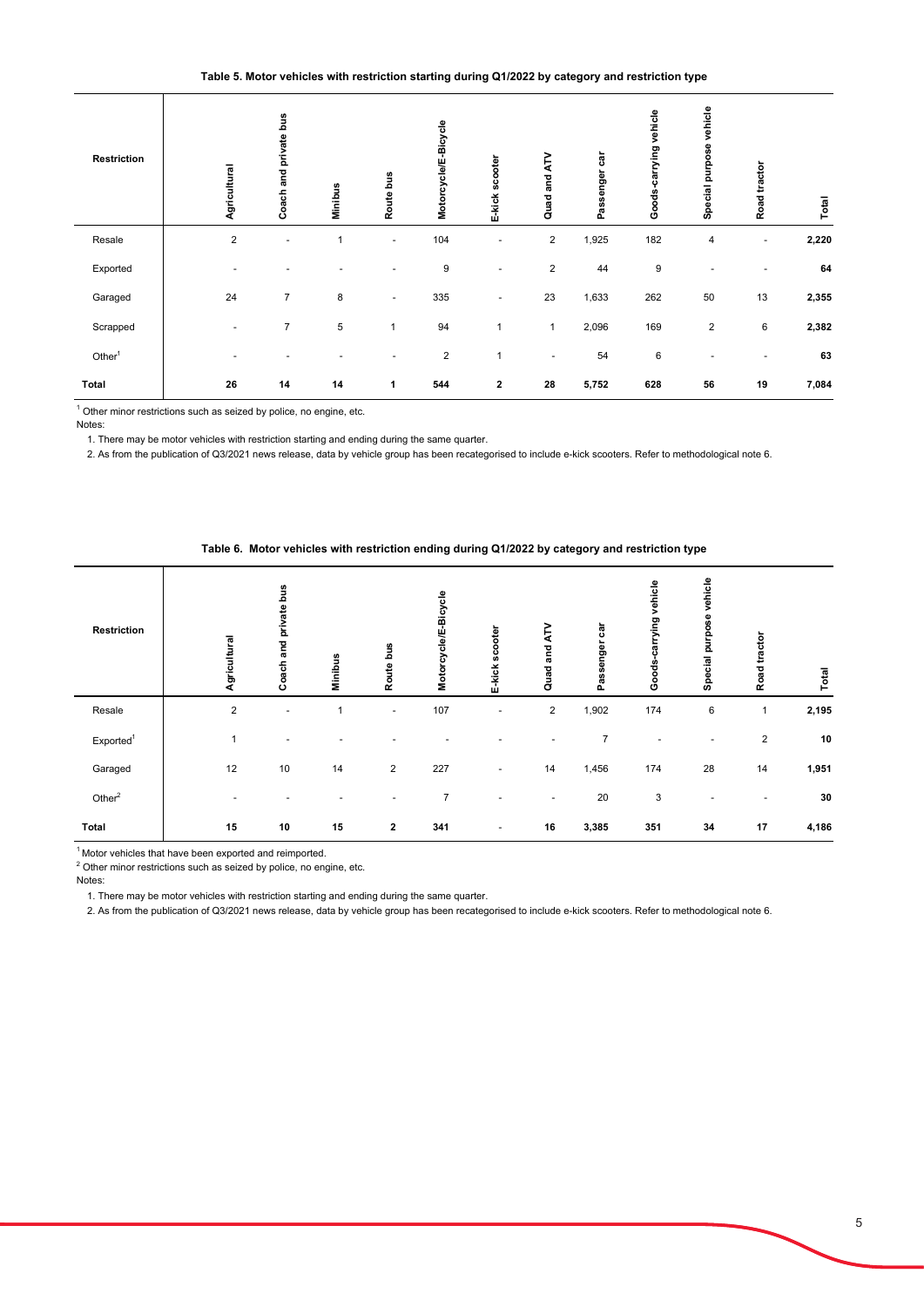| . . |  |  |
|-----|--|--|
|     |  |  |
|     |  |  |
|     |  |  |

#### **Table 7. Stock of licensed motor vehicles by motor energy type and vehicle category as at end Q1/2022**

| Vehicle category                | Petrol                   | <b>Diesel</b> | Electric                 | <b>Mild Hybrid</b><br>(Petrol-Electric) | <b>Mild Hybrid</b><br>(Diesel-Electric) | <b>LPG</b>               | <b>Combined (Petrol-</b><br>LPG) | Combined<br>(Diesel-LPG) | Plug-in Hybrid<br>(Petrol-Electric) | Plug-in Hybrid<br>(Diesel-Electric) | Total   |
|---------------------------------|--------------------------|---------------|--------------------------|-----------------------------------------|-----------------------------------------|--------------------------|----------------------------------|--------------------------|-------------------------------------|-------------------------------------|---------|
| Agricultural                    | 27                       | 2,416         | $\overline{\phantom{a}}$ |                                         | ۰                                       |                          |                                  | $\overline{\phantom{a}}$ |                                     | $\overline{\phantom{a}}$            | 2,443   |
| Coach and private bus           | $\overline{\phantom{a}}$ | 332           | $\sim$                   | $\overline{\phantom{a}}$                | ٠                                       | $\blacksquare$           | $\overline{\phantom{a}}$         | 10                       | $\sim$                              | $\sim$                              | 342     |
| Minibus                         | 13                       | 1,536         | 5                        |                                         | $\sim$                                  | $\overline{a}$           | $\sim$                           | $\sim$                   |                                     | $\sim$                              | 1,554   |
| Route bus                       | $\overline{\phantom{a}}$ | 443           | $\overline{7}$           | $\overline{\phantom{a}}$                | $\sim$                                  | $\blacksquare$           | $\sim$                           | $\sim$                   | $\sim$                              | $\overline{\phantom{a}}$            | 450     |
| Motorcycle/E-Bicycle/PA-Bicycle | 35,144                   | 16            | 1,835                    |                                         | ۰                                       |                          | $\sim$                           | ۰                        |                                     | $\overline{\phantom{a}}$            | 36,996  |
| E-kick scooter                  | $\overline{\phantom{a}}$ | $\sim$        | 851                      | $\overline{\phantom{a}}$                | ٠                                       | $\overline{\phantom{a}}$ | $\overline{\phantom{a}}$         | $\overline{\phantom{a}}$ | $\sim$                              | $\sim$                              | 851     |
| Quad and ATV                    | 1,124                    | $\sim$        | 186                      | $\overline{\phantom{a}}$                | ٠                                       | $\overline{\phantom{a}}$ | $\overline{\phantom{a}}$         | $\overline{\phantom{a}}$ | $\overline{\phantom{a}}$            | $\sim$                              | 1,310   |
| Passenger car                   | 207,619                  | 95,845        | 1,989                    | 4,236                                   | 179                                     | $\overline{4}$           | 1,781                            | $\overline{2}$           | 2,026                               | 9                                   | 313,690 |
| Goods-carrying vehicle          | 1,400                    | 50,169        | 140                      | $\overline{1}$                          | 6                                       | $\overline{4}$           | 39                               | 19                       | $\overline{2}$                      | $\overline{\phantom{a}}$            | 51,780  |
| Special purpose vehicle         | 62                       | 3,852         | 72                       | $\overline{a}$                          | ٠                                       | 96                       | 11                               | $\overline{4}$           | $\overline{\phantom{a}}$            | $\overline{\phantom{a}}$            | 4,097   |
| Road tractor                    | $\overline{2}$           | 1,152         | $\sim$                   | $\overline{a}$                          | ٠                                       | $\overline{\phantom{a}}$ | $\sim$                           | 2                        |                                     | $\sim$                              | 1,156   |
| Total                           | 245,391                  | 155,761       | 5,085                    | 4,237                                   | 185                                     | 105                      | 1,831                            | 37                       | 2,028                               | 9                                   | 414,669 |
| % change over Q4/2021           | 0.4                      | $-0.2$        | 2.5                      | 10.3                                    | 15.6                                    | 0.0                      | 1.1                              | $-2.6$                   | 22.5                                | 12.5                                | 0.4     |

Notes:

1. As from the publication of Q3/2021 news release, data by vehicle group has been recategorised to include e-kick scooters. Refer to methodological note 6.

2. As from the publication of Q3/2021 news release, data by motor energy type has been recategorised between mild hybrid engines and plug-in hybrid engines. Refer to methodological note 6.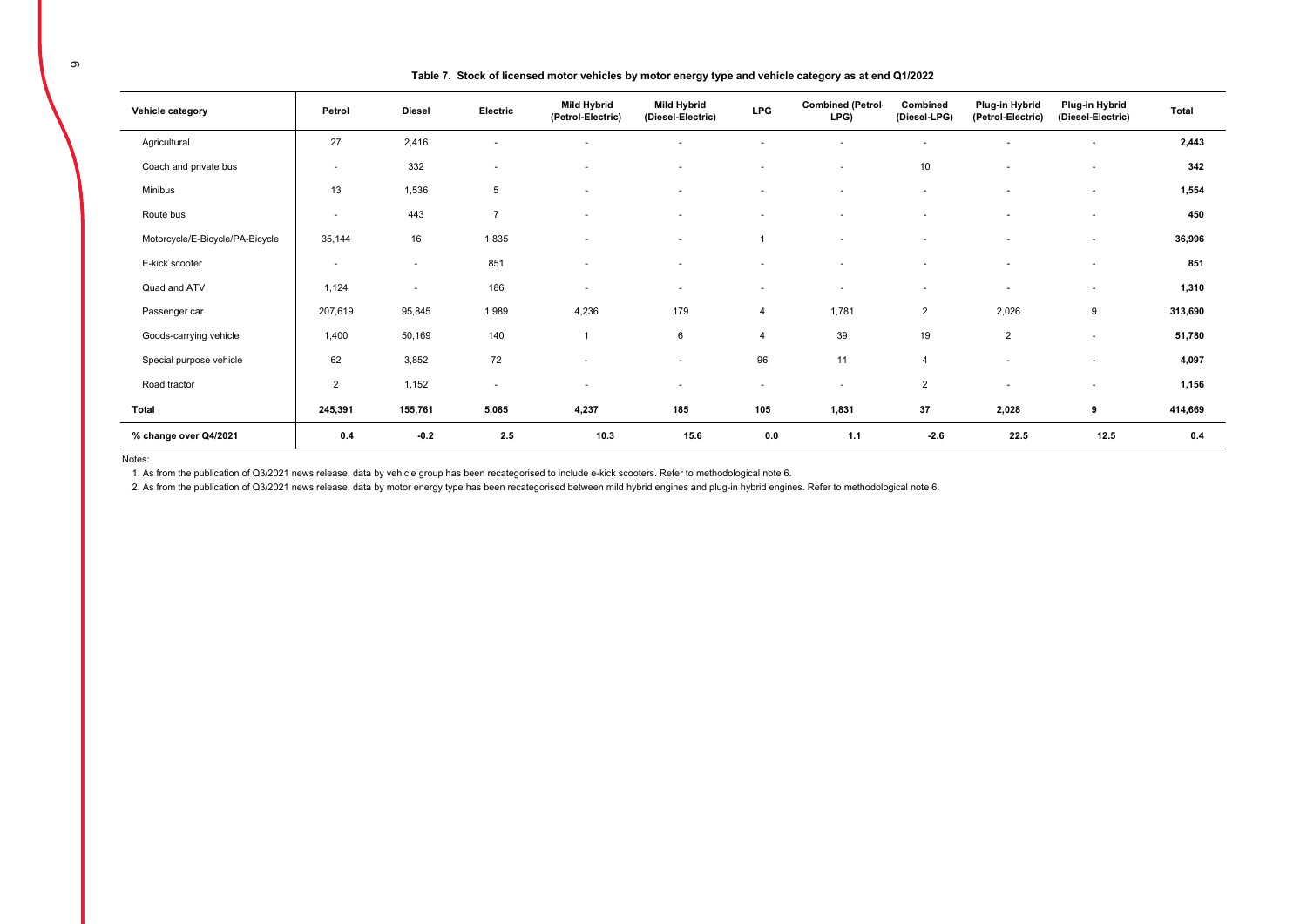### **Methodological Notes**

- 1. This news release is based on data provided by Transport Malta.
- 2. Data in this news release is subject to revision.
- 3. As from the publication of Q3/2021 news release, data by vehicle group has been recategorised to include e-kick scooters. Refer to methodological note 6.
- 4. Data is being presented in consistency with international counterparts (Eurostat/ITF/UNECE) according to the 5th edition of the **illustrated Glossary for Transport Statistics**
- 5. As from 2020, the commentary in this news release is focused on quarterly comparison of stock of motor vehicles, rather than annual as was done in previous news releases. This modification was introduced as the data relates mainly to stock values and not flow values. This change has only affected the perspective of the commentary.

## 6. **Definitions:**

- a. **Motor vehicle categories and classifications**
	- **Agricultural:** motor vehicle, normally a tractor, designed exclusively or primarily for agricultural purposes; licensed to use roads open to public traffic.
	- **Coach and private bus:** passenger road motor vehicle designed to carry more than 24 persons (including driver), and with a provision to carry seated and standing passengers.
	- **Minibus/mini-coach:** passenger road motor vehicle designed to carry 10-23 seated or standing persons (including the driver).
	- **Route bus:** bus licensed to operate on established bus routes.
	- **Motorcycle:** two-, three- or four-wheeled road motor vehicle not exceeding 400kg of unladen weight. All such vehicles with a cylinder capacity of 50cc or over are included, as are those under 50cc which do not meet the definition of moped.
	- **E-Bicycle/PA-Bicycle:** cycle with supportive electrical power unit. Due to the negligible number of powered bicycles, such data is included with motorcycles.
	- **E-kick scooter:** a stand-up device that has a handlebar, a deck and small hard wheels powered by an electric motor and which also allows for human propulsion.
	- **Moped:** two-, three- or four-wheeled road motor vehicle which is fitted with an engine having a cylinder capacity of less than 50cc and a maximum authorised design speed in accordance with national regulations. In this news release, mopeds are included together with motorcycles.
	- **Quad (Quadricycle)/ATV (All-Terrain Vehicle):** four-wheeled road motor vehicle not exceeding 400kg of unladen weight. All such vehicles with a cylinder capacity of 50cc or over are included, as are those under 50cc which do not meet the definition of moped.
	- **Passenger road vehicle:** a road motor vehicle designed, exclusively or primarily, to carry one or more persons. This category includes motorcycles, mopeds, passenger cars, vans designed and used primarily for transport of passengers, taxis, hire cars, ambulances, buses, coaches, minibuses and motor homes.
	- **Passenger car:** road motor vehicle, other than a moped, motorcycle or Quad/ATV, intended for the carriage of passengers and designed to seat no more than nine persons (including the driver). This category includes passenger cars, vans designed and used primarily for transport of passengers, taxis, hire cars, ambulances, motor homes (not caravans), hearses and microcars.
	- **Goods-carrying vehicle:** road motor vehicle designed, exclusively or primarily, to carry goods. This category includes: (i) light goods road motor vehicles with a gross vehicle weight of not more than 3,500kg designed exclusively or primarily to carry goods, such as vans and pick-ups; (ii) heavy goods road motor vehicles with a gross vehicle weight above 3,500kg designed to carry goods.
	- **Road tractor:** road motor vehicle designed, exclusively or primarily, to haul other road motor vehicles which are not power driven (mainly semi-trailers).
	- **Special purpose vehicle:** road motor vehicle for purposes other than the carriage of passengers or goods. This category includes: fire brigade vehicles; mobile cranes; self-propelled rollers; bulldozers with metallic wheels or track; vehicles for recording film, radio and TV broadcasting; mobile library vehicles; mobile kiosks; towing vehicles for vehicles in need of repair and other special purpose road motor vehicles.
	- **Garage hire:** chauffeur-driven car for hire with driver without pre-determined routes. The method of hire is normally: (i) Flagging down the street; (ii) Picking up at a designated taxi rank; (iii) Telephoning for collection; (iv) Booking through mobile apps or internet.
	- **Self-drive car/motorcycle:** passenger road motor vehicle available for hire (without chauffeur). A 'K' plate is assigned to all motor vehicles falling in this category.
	- **Taxi:** licensed passenger car for hire with driver without pre-determined routes. The method of hire is normally: (i) Flagging down the street; (ii) Picking up at a designated taxi rank; (iii) Telephoning for collection. In Malta this category refers only to a specific taxi license and commonly recognised as white taxis.
	- **Leased:** a contract under which the owner of a motor vehicle grants to another person the exclusive possession of the motor vehicle for an agreed period, in return for a consideration, and under such conditions that the possessor of the motor vehicle will be obliged to pay the full amount of the consideration, or a penalty, to the owner of the motor vehicle, should the contract be terminated before the expiration of the agreed period. A 'QZ' plate is assigned to all motor vehicles falling in this category. In recent years, this category is taking over the 'self-drive vehicles' category.
	- **Other:** this category includes any other use/ownership (mostly private), not mentioned above.